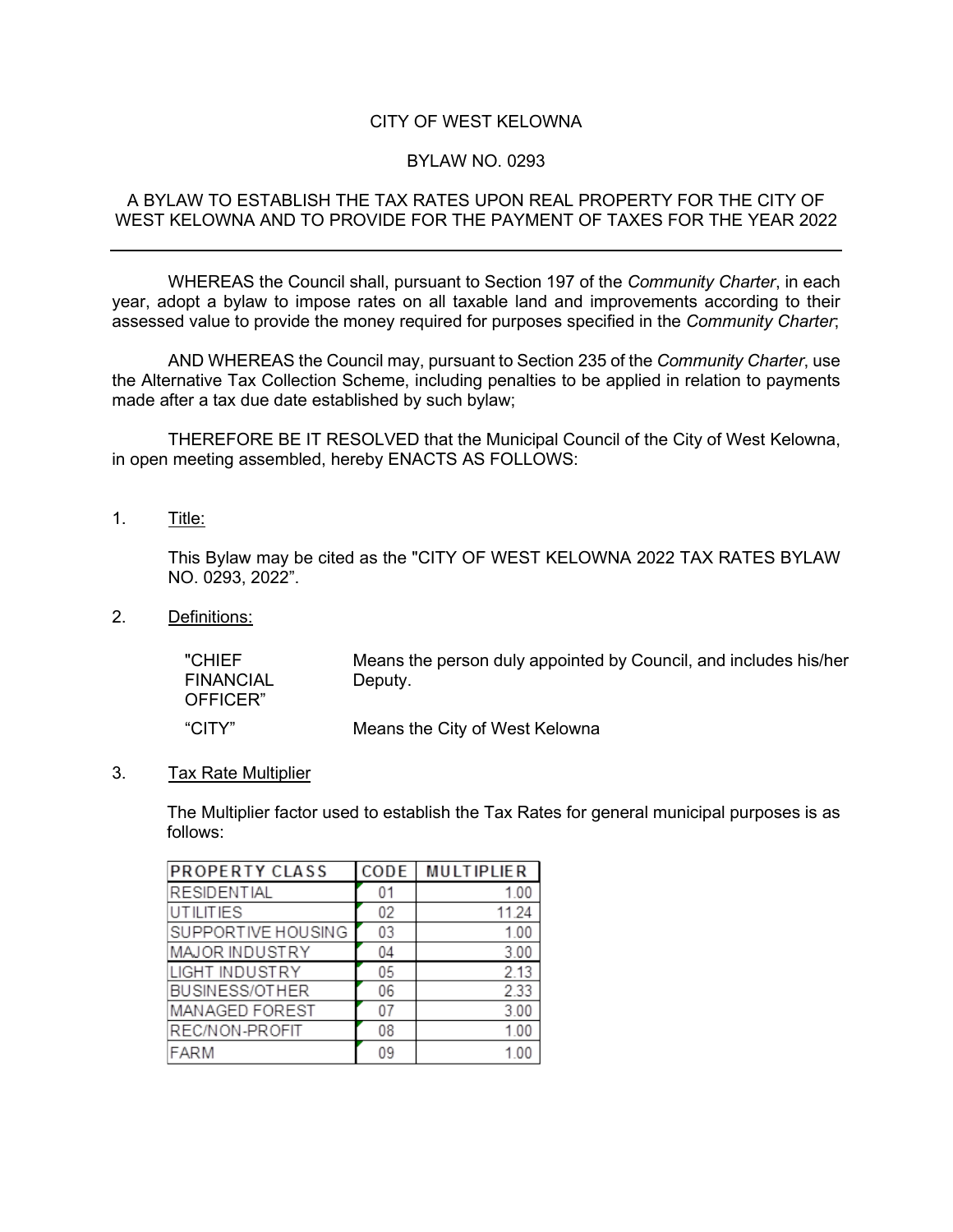# 4. Tax Rates for General Municipal Purposes

Tax rates for all lawful general purposes, as shown in column 'A' of Schedule 'A' attached hereto and forming a part of this Bylaw, are hereby imposed and levied on taxable land and improvements according to their assessed value as shown upon the Real Property Tax Roll for general municipal purposes for the City of West Kelowna for 2022.

## 5. Tax Rates for Regional District of Central Okanagan

Tax rates for the payment of the Regional District of Central Okanagan requisition, excluding tax rates for the SIR requisition under Section 6 as shown in column 'B' of Schedule 'A' attached hereto and forming part of this Bylaw, are hereby imposed and levied on taxable land and improvements according to their assessed value on the basis provided under Section 384 of the *Local Government Act* and as shown upon the Real Property Tax Roll for the City of West Kelowna for 2022.

## 6. Tax Rates for Regional District of Central Okanagan SIR Program

Tax rates for the payment of the Regional District of Central Okanagan requisition for the SIR Program, as shown in column 'C' of Schedule 'A' attached hereto and forming part of this Bylaw, are hereby imposed and levied on taxable land according to their assessed value on the basis provided under Section 384 of the *Local Government Act* and as shown upon the Real Property Tax Roll for the City of West Kelowna for 2022.

## 7. Central Okanagan Regional Hospital District

Tax rates for the payment of the Central Okanagan Regional Hospital District requisition, as shown in column 'D' of Schedule 'A' Page 1 attached hereto and forming part of this Bylaw, are hereby imposed and levied on taxable land and improvements according to their assessed value on the basis provided by Section 26 of the *Hospital District Act* and according to their assessed value as shown upon the Real Property Tax Roll for the City of West Kelowna for 2022.

#### 8. Tax Rates for General Municipal Purposes – Library

Tax rates for all lawful general purposes, as shown in column 'E' of Schedule 'A' attached hereto and forming a part of this Bylaw, are hereby imposed and levied on taxable land and improvements according to their assessed value as shown upon the Real Property Tax Roll for general municipal purposes – Library for the City of West Kelowna for 2022.

#### 9. Tax Rates for General Municipal Purposes – Sanitary Storm Sewer

Tax rates for all lawful general purposes, as shown in column 'F' of Schedule 'A' attached hereto and forming a part of this Bylaw, are hereby imposed and levied on taxable land and improvements according to their assessed value as shown upon the Real Property Tax Roll for general municipal purposes – Sanitary Storm Sewer for the City of West Kelowna for 2022.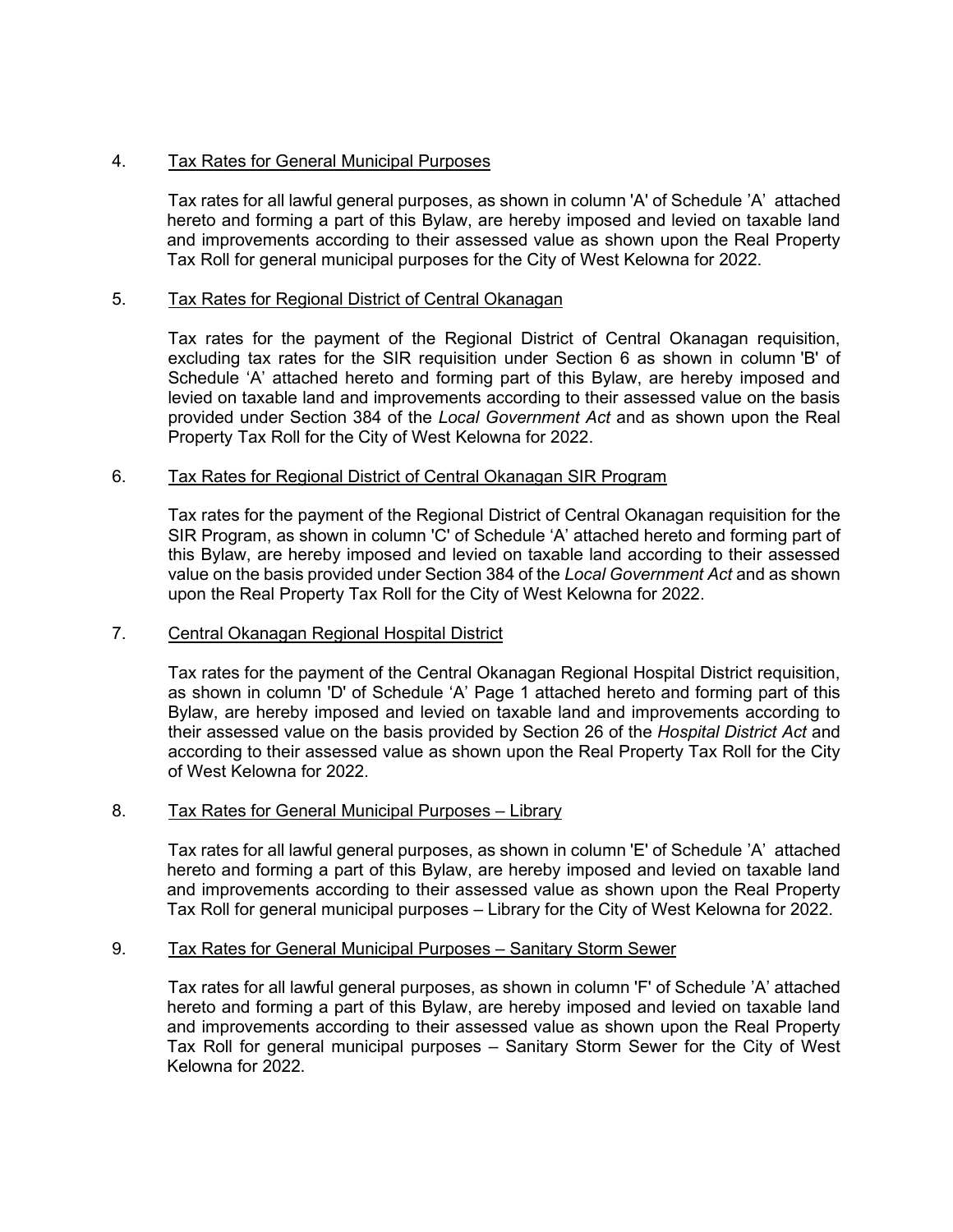## 10. Rates and Taxes Payable to the City of West Kelowna

The rates and taxes named under this Bylaw shall be levied, raised and collected for the purposes stated, and shall be payable to the City of West Kelowna at the City Hall.

#### 11. Alternative Tax Collection Scheme

Under section 235, of the *Community Charter*, Council may use the Alternative Tax Collection Scheme and in doing so must establish the property tax due date and penalty due date(s) for the year. Unless Section 12 applies, the rates and taxes named under this bylaw are due and shall be paid in accordance with sections 4, 5, 6, 7, 8 and 9 of this bylaw on or before 4:30 p.m., July 4, 2022.

#### 12. Election to Pay Under General Tax Collection Scheme

An owner may elect to pay the rates and taxes named under this bylaw in accordance with the General Tax Collection Scheme established under Part 7: Division 10 of the *Community Charter* by giving written notice of that election to the Chief Financial Officer at his/her office at the City of West Kelowna offices on or before June 15, 2022. If an owner does not make election under this section, the Alternative Tax Collection Scheme applies to the rates and taxes payable by that owner.

## 13. Penalties

Under section 234(2) of the *Community Charter*, the Lieutenant Governor in Council may make regulations establishing penalties and interest that must be applied by municipalities in relation to payments made after the tax due date of July  $4<sup>th</sup>$  as above. Pursuant to *Municipal Tax Regulation 426/2003, section (3)*, upon *the 5th da*y of July, 2022, or as soon thereafter as is practicable, the Chief Financial Officer shall add to the unpaid balance of the current year's taxes, in respect of each parcel of land and the improvements as shown upon the Real Property Tax Roll of the City for 2022, ten (10) percent of the amount unpaid as of 4:30 pm on the  $4<sup>th</sup>$  day of July, 2022

#### 14. Supplementary Tax Rolls

- 14.1 Upon receipt of a Supplementary Tax Roll from B.C. Assessment, the Chief Financial Officer shall levy taxes in accordance with the rates specified in Schedule 'A' of this Bylaw according to the taxable values as shown on the Supplementary Tax Rolls.
- 14.2 For each Supplementary Tax Roll, the Chief Financial Officer shall add penalties to the unpaid amounts as follows:
	- (a) Where Supplementary Tax Notices are sent before the  $7<sup>th</sup>$  day of June, 2022, penalties shall be added as set out in Section 13 of this Bylaw.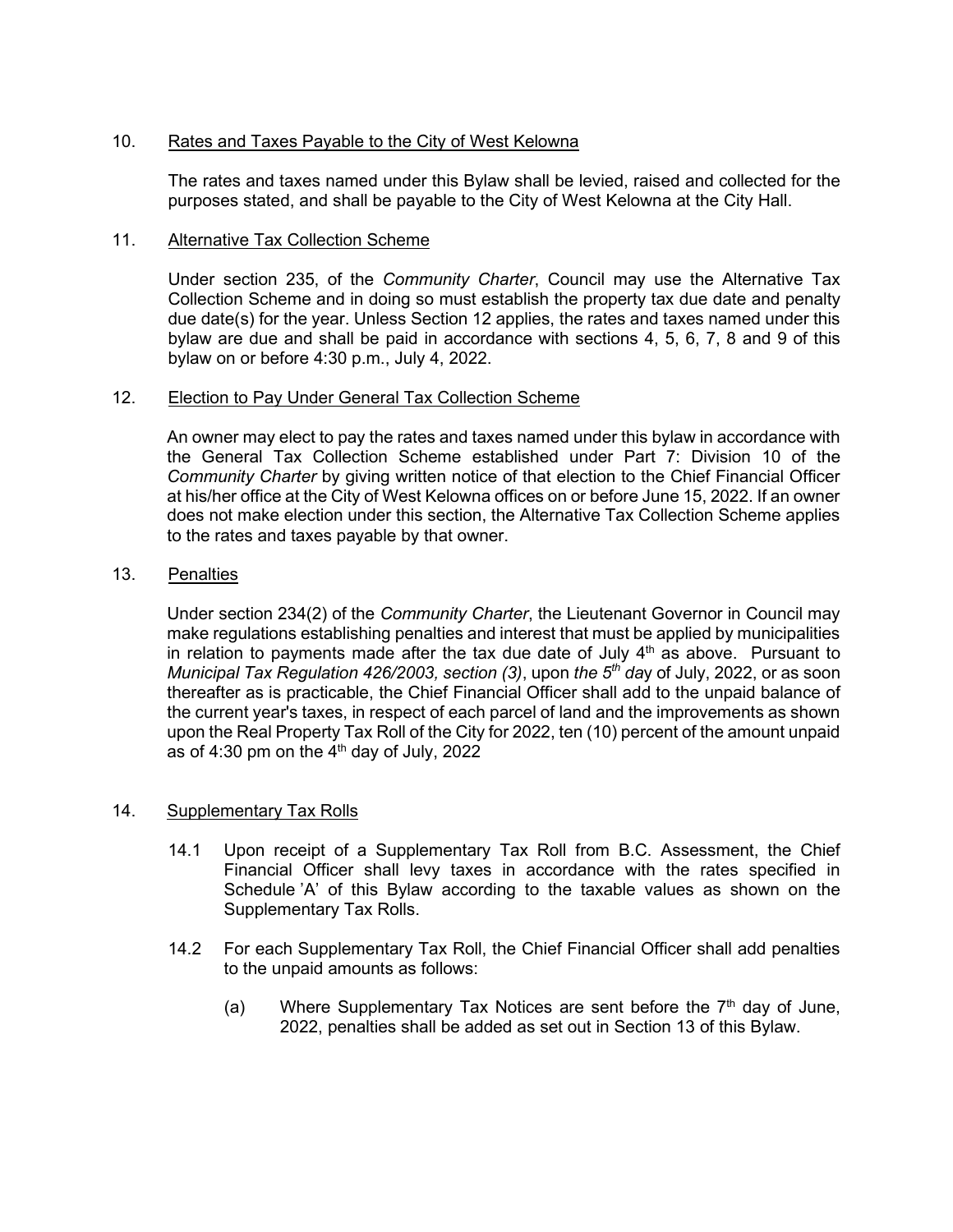(a) Where Supplementary Tax Notices are sent after the  $7<sup>th</sup>$  day of June, 2022; ten percent (10%) shall be added on any amount unpaid after one hundred and twenty (120) days.

READ A FIRST, SECOND AND THIRD TIME THIS 19TH DAY OF APRIL, 2022 ADOPTED THIS 10 $^{\text{\tiny{\textsf{TH}}}}$  DAY OF MAY, 2022

MAYOR

CORPORATE OFFICER